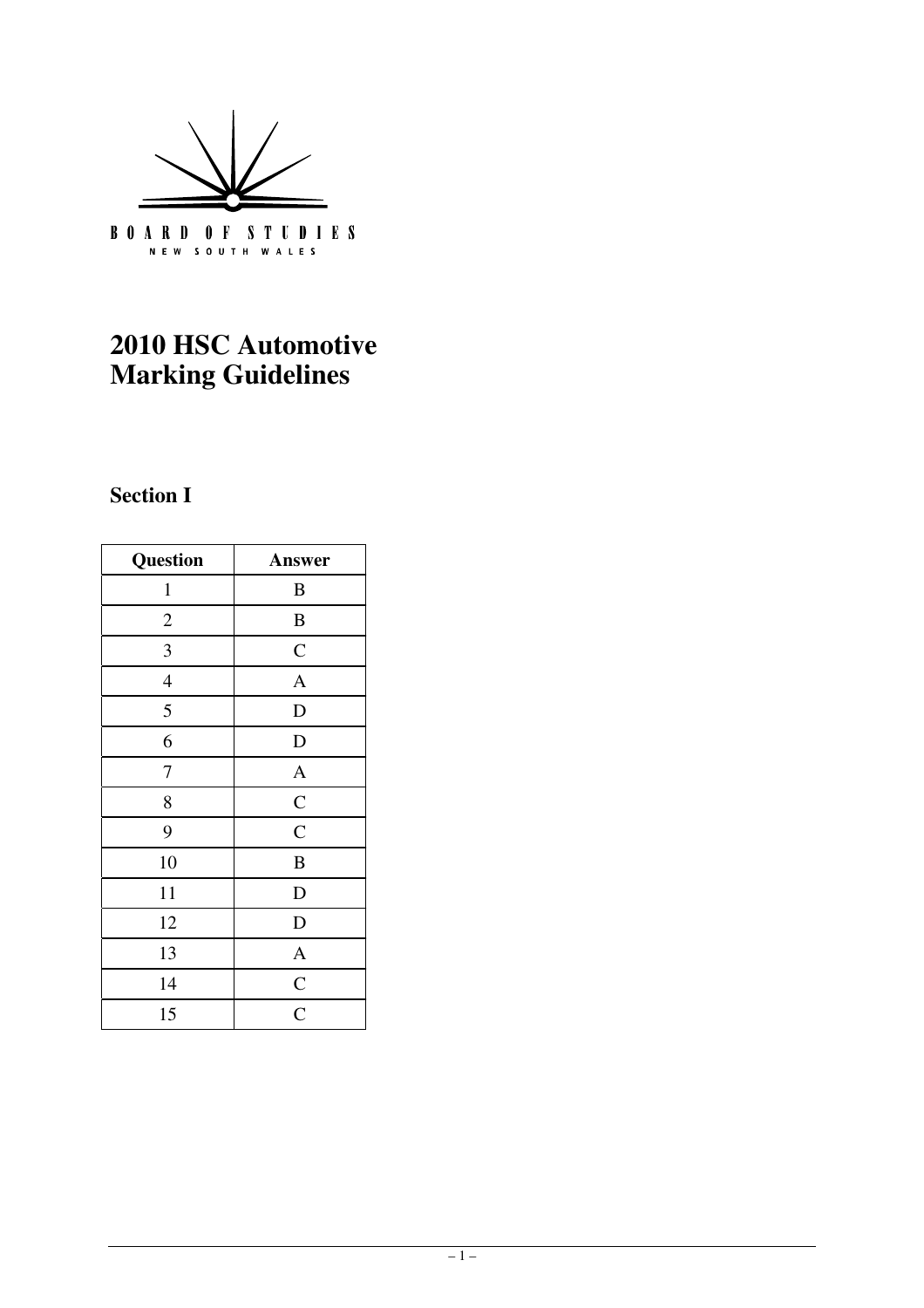

## **Section II**

#### **Question 16**

| <b>Criteria</b>                                                                                                                             | Marks   |
|---------------------------------------------------------------------------------------------------------------------------------------------|---------|
| • Demonstrates a comprehensive understanding of how computer-based<br>technologies can improve the efficiency within an automotive workshop |         |
| Provides cohesive examples that are industry specific                                                                                       |         |
| Develops a clear, well-reasoned response                                                                                                    |         |
| Demonstrates a sound understanding of how computer-based technologies<br>can improve the efficiency within an automotive workshop           | $3-4$   |
| Provides clear examples to support their answer                                                                                             |         |
| Demonstrates a basic understanding of how computer-based technologies<br>can improve the efficiency within an automotive workshop           | $1 - 2$ |
| • Provides limited examples                                                                                                                 |         |

#### **Question 17 (a)**

| <b>Criteria</b>                                                                                        | Marks |
|--------------------------------------------------------------------------------------------------------|-------|
| Demonstrates thorough knowledge of procedure to follow when an injury<br>is sustained in the workplace |       |
| Addresses at least THREE key components                                                                |       |
| Demonstrates basic knowledge of procedure to follow when an injury is<br>sustained in the workplace    |       |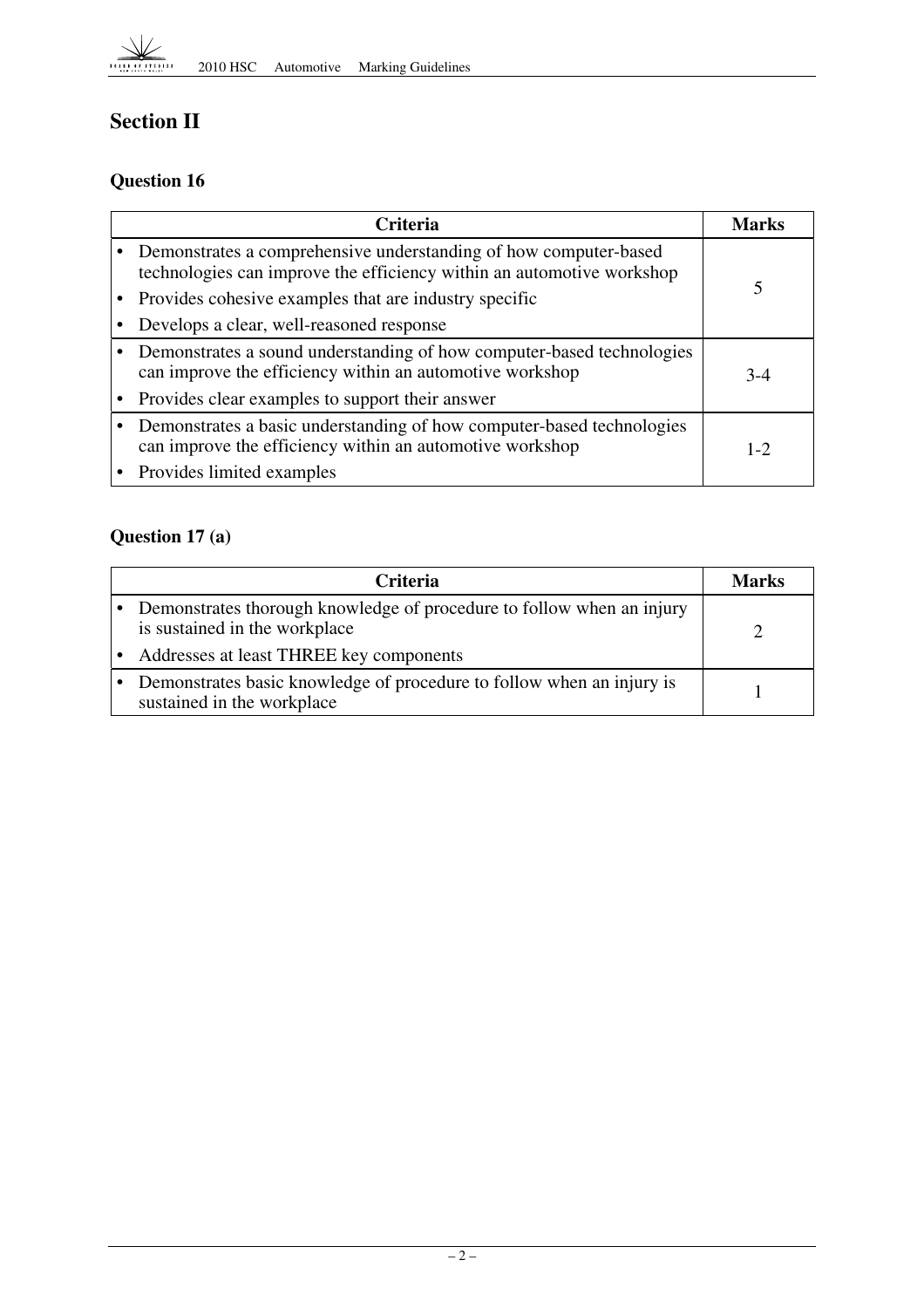

### **Question 17 (b)**

| Criteria                                                         | <b>Marks</b> |
|------------------------------------------------------------------|--------------|
| • Correctly identifies an Australian Apprenticeship Centre (AAC) |              |

### **Question 17 (c)**

| <b>Criteria</b>                                                                                             | Marks |
|-------------------------------------------------------------------------------------------------------------|-------|
| Demonstrates thorough knowledge of evacuation procedure and outlines a<br>range of relevant elements        |       |
| Demonstrates basic knowledge of evacuation procedure and provides a<br>number of elements that are relevant |       |
| Demonstrates basic knowledge of evacuation procedure and provides<br>limited examples of relevant elements  |       |

#### **Question 18 (a)**

| <b>Criteria</b>                                                                                              | <b>Marks</b>   |
|--------------------------------------------------------------------------------------------------------------|----------------|
| Demonstrates a concise understanding of the hazards associated with<br>raising a vehicle with a trolley jack |                |
| Correctly provides ALL required procedures for the safe raising of a<br>vehicle                              | $\overline{4}$ |
| Provides correct references to industry terms, tools and equipment                                           |                |
| Demonstrates sound understanding of the hazards associated with raising a<br>vehicle with a trolley jack     |                |
| Correctly provides the majority of key steps required for the safe raising of<br>a vehicle                   | 3              |
| Provides a number of references to industry terms, tools and equipment                                       |                |
| Demonstrates some understanding of the hazards associated with raising a<br>vehicle with a trolley jack      |                |
| Correctly identifies a number of key steps for the safe raising of a vehicle                                 | $\overline{2}$ |
| Provides correct references to industry terms, tools and equipment                                           |                |
| Demonstrates a limited understanding of the hazards associated with<br>raising a vehicle with a trolley jack |                |
| Identifies a limited number of correct steps for the safe raising of a vehicle                               |                |
| Provides little or no reference to industry terms, tools and equipment                                       |                |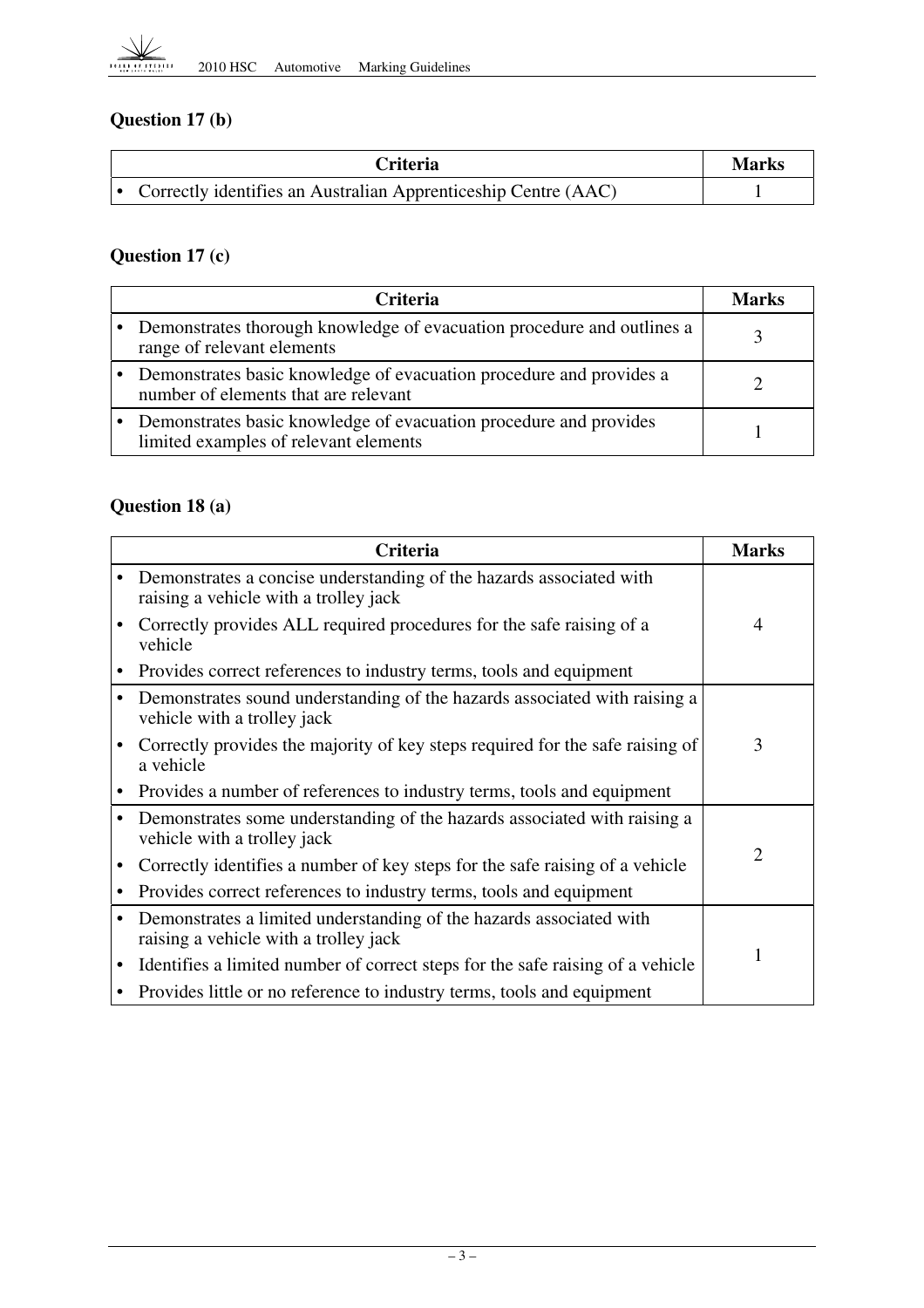

### **Question 18 (b)**

| <b>Criteria</b>                                                                 | <b>Marks</b> |
|---------------------------------------------------------------------------------|--------------|
| Correctly states why fasteners are progressively tightened in a set<br>sequence |              |

#### **Question 18 (c)**

| <b>Criteria</b>                                                                                 | Marks |
|-------------------------------------------------------------------------------------------------|-------|
| Correctly identifies tool as torque wrench and provides a concise<br>description of its purpose |       |
| Correctly identifies the tool but displays a limited understanding of the<br>purpose            |       |
| Correctly identifies the purpose but does not correctly specify its trade<br>name               |       |

### **Question 19 (a)**

| Criteria I                                                 | <b>Marks</b> |
|------------------------------------------------------------|--------------|
| Correctly lists chemical composition of battery components |              |

### **Question 19 (b)**

| <b>Criteria</b>                        | Marks |
|----------------------------------------|-------|
| • Correctly draws all required symbols |       |
| • Correctly draws two symbols          |       |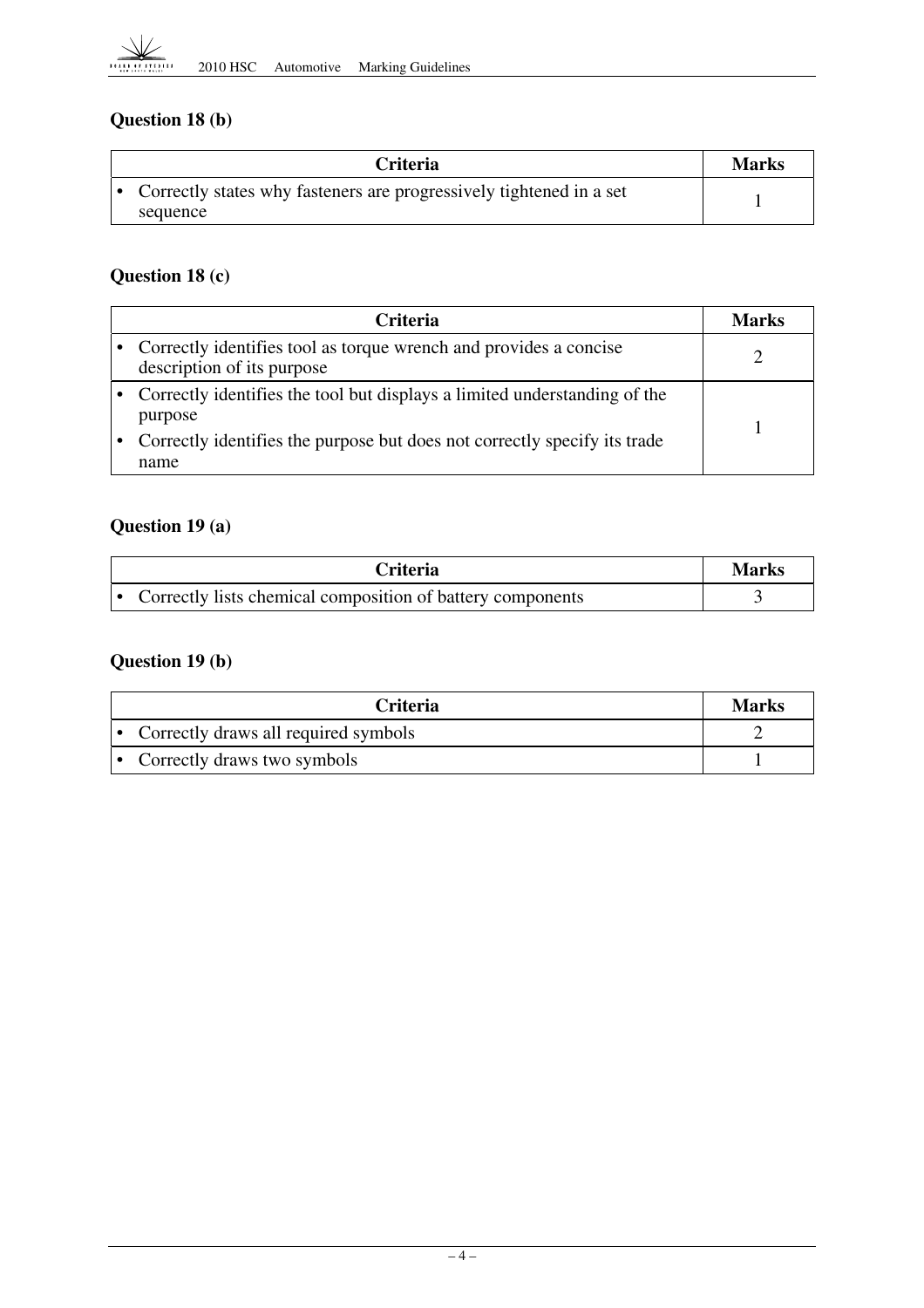

### **Question 20 (a)**

| <b>Criteria</b>                                                                                                                                        | <b>Marks</b>   |
|--------------------------------------------------------------------------------------------------------------------------------------------------------|----------------|
| Demonstrates a thorough understanding of how lightweight materials are<br>used to improve vehicle efficiency                                           |                |
| Correctly outlines THREE relevant lightweight materials and provides<br>relevant examples of how they are used within the construction of a<br>vehicle | $\overline{4}$ |
| Provides a clear, well-reasoned response                                                                                                               |                |
| Demonstrates an understanding of how lightweight materials are used to<br>improve vehicle efficiency                                                   |                |
| Correctly outlines TWO relevant lightweight materials and provides<br>relevant examples of how they are used within the construction of a<br>vehicle   | $2 - 3$        |
| Provides a clear response                                                                                                                              |                |
| Demonstrates limited understanding of how lightweight materials are used<br>to improve vehicle efficiency                                              |                |
| Correctly outlines ONE relevant lightweight material                                                                                                   | 1              |
| Provides limited or no relevant examples of how lightweight materials are<br>used within the construction of a vehicle                                 |                |

### **Question 20 (b)**

| <b>Criteria</b>                                                                                                 | <b>Marks</b> |
|-----------------------------------------------------------------------------------------------------------------|--------------|
| Provides correct answer as: Paint Code or demonstrates deep<br>understanding of where the Paint Code is located |              |

### **Question 20 (c)**

| <b>Criteria</b>                                                                                                                     | <b>Marks</b> |
|-------------------------------------------------------------------------------------------------------------------------------------|--------------|
| Provides correct answer as any of the following: Supplementary Restraint<br>System (SRS) or Air bag and/or Pre-tensioned seat belts |              |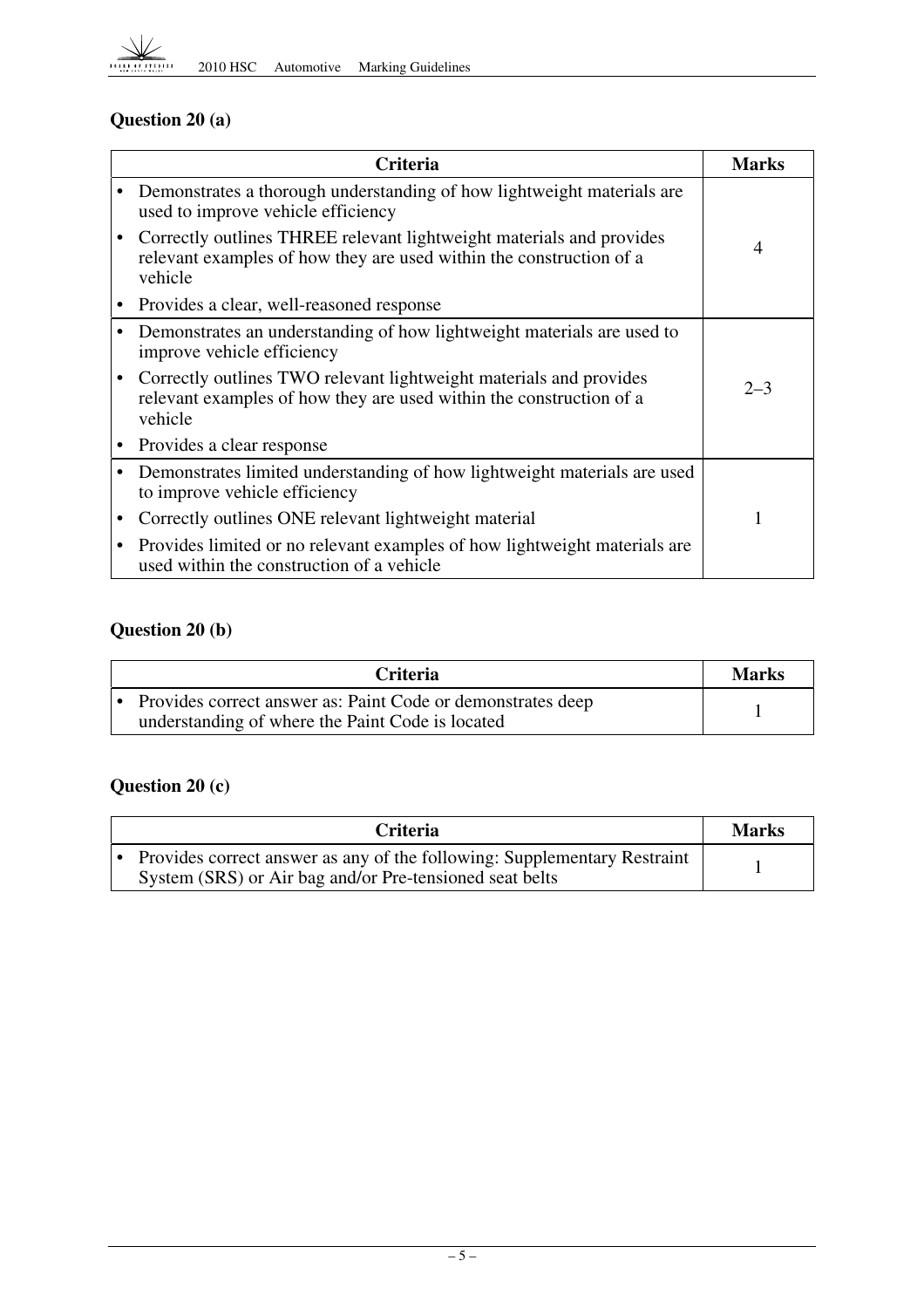

### **Question 21 (a)**

| Criteria                                                                                                                                      | <b>Marks</b> |
|-----------------------------------------------------------------------------------------------------------------------------------------------|--------------|
| Demonstrates a thorough understanding of the effects the suspension<br>damage will have on various components as well as the vehicle geometry |              |
| Provides correct reference to industry terms and provides accurate<br>examples                                                                | 4            |
| Develops a clear, well-structured response                                                                                                    |              |
| Demonstrates an understanding of the effects the suspension damage will<br>have on a range of components as well as the vehicle geometry      | $2 - 3$      |
| Provides some reference to industry terms and provides a number of<br>examples                                                                |              |
| Demonstrates a limited understanding of the effects the suspension<br>damage will have on the vehicle                                         |              |
| Correctly names at least ONE component correctly                                                                                              |              |
| Provides limited reference to industry terms                                                                                                  |              |

### **Question 21 (b)**

| <b>Criteria</b>                                                                                         | <b>Marks</b> |
|---------------------------------------------------------------------------------------------------------|--------------|
| • States at least one fix and one suitable method to manage problem                                     |              |
| • Identifies how the problem can be rectified but does not say how it can be<br>managed (or vice versa) |              |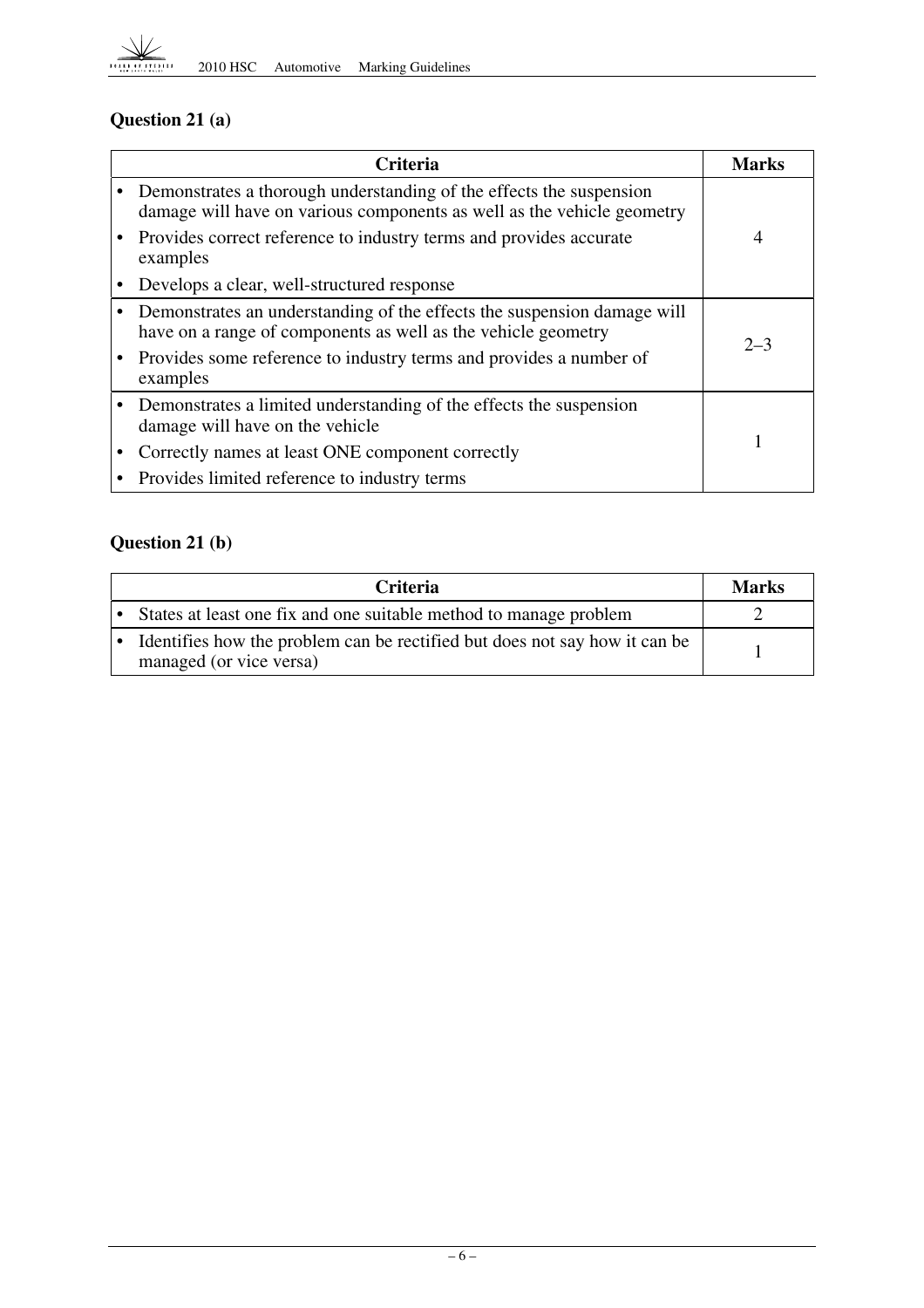

## **Section III**

#### **Question 22**

|           | <b>Criteria</b>                                                                                                            | <b>Marks</b> |
|-----------|----------------------------------------------------------------------------------------------------------------------------|--------------|
| $\bullet$ | Demonstrates a broad depth of knowledge and understanding of<br>employees' responsibilities within the automotive industry |              |
| $\bullet$ | Provides an extensive explanation of how employees can ensure their<br>compliance with the OHS Act                         | $13 - 15$    |
|           | Correctly uses precise industry terminology and examples within the<br>context of the automotive industry                  |              |
| $\bullet$ | Develops a well-structured cohesive response                                                                               |              |
| $\bullet$ | Demonstrates a clear knowledge and understanding of employees'<br>responsibilities within the automotive industry          |              |
| $\bullet$ | Provides a clear explanation of how employees can ensure their<br>compliance with the OHS Act                              | $10 - 12$    |
|           | Uses specific industry terminology and examples within the context of the<br>automotive industry                           |              |
| $\bullet$ | Develops a well-structured response                                                                                        |              |
| $\bullet$ | Demonstrates a general understanding of employees' responsibilities<br>within the automotive industry                      |              |
| $\bullet$ | Provides a general explanation of how employees can ensure their<br>compliance with the OHS Act                            | $7 - 9$      |
| $\bullet$ | Uses appropriate industry terminology                                                                                      |              |
| $\bullet$ | Demonstrates an understanding of employees' responsibilities                                                               |              |
| $\bullet$ | Provides some links to how employees can ensure their compliance with<br>the OHS Act                                       | $4 - 6$      |
|           | Uses limited or basic industry terminology                                                                                 |              |
| $\bullet$ | Demonstrates a limited understanding of employees' responsibilities                                                        |              |
| ٠         | Provides limited examples of how employees can ensure their compliance<br>with the OHS Act                                 | $1 - 3$      |
|           | Communicates using non-industry specific terms                                                                             |              |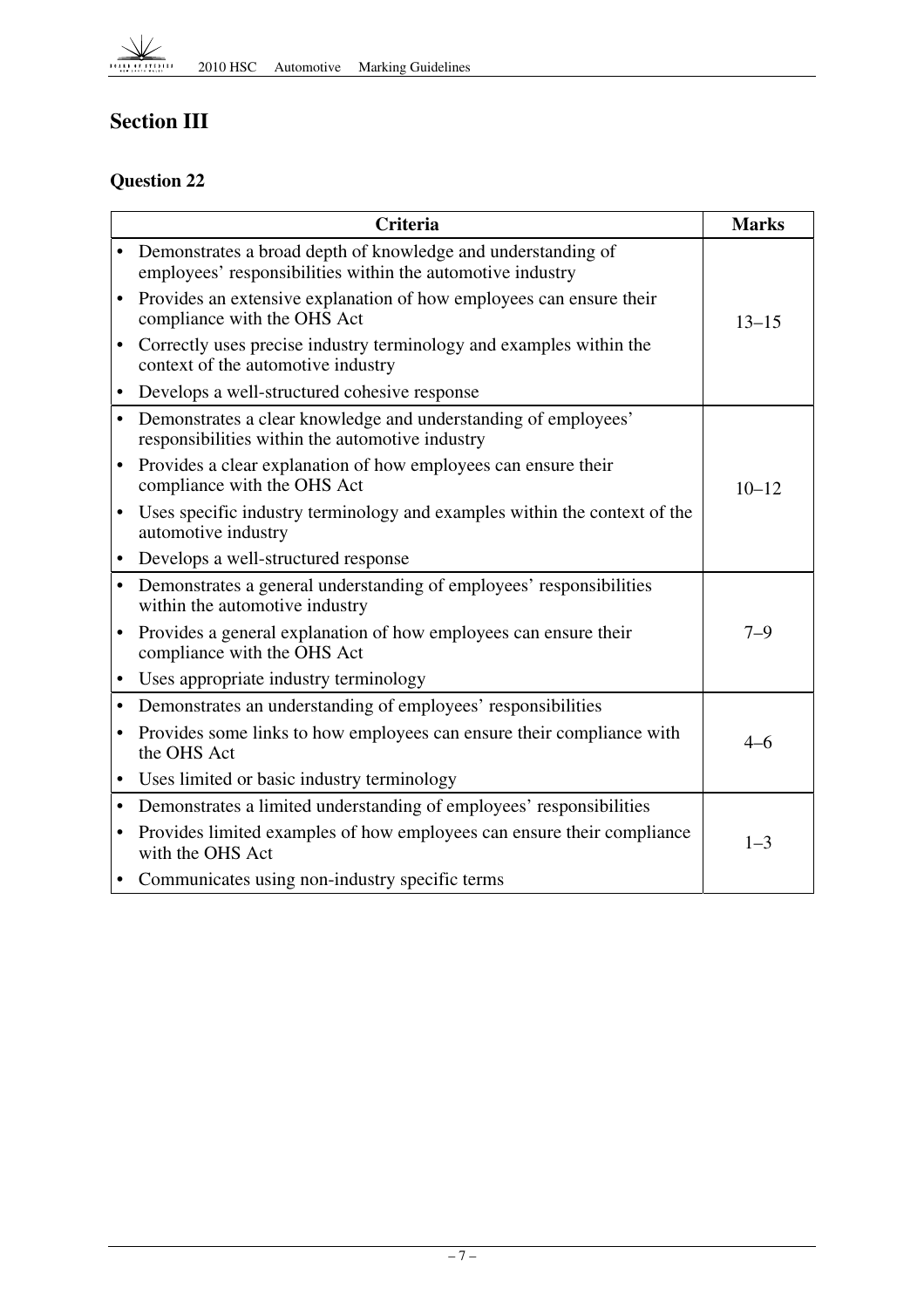

### **Section IV**

#### **Question 23 (a)**

| <b>Criteria</b>                                                                                                 | <b>Marks</b> |
|-----------------------------------------------------------------------------------------------------------------|--------------|
| Demonstrates a concise knowledge and understanding of the<br>responsibilities of various government authorities |              |
| Uses precise industry terminology                                                                               | 5            |
| Provides examples within the context of the automotive industry                                                 |              |
| Develops a well-structured cohesive response                                                                    |              |
| Demonstrates a sound understanding of the responsibilities of government<br>authorities                         |              |
| Uses industry terminology                                                                                       | $3 - 4$      |
| Provides examples within the context of the automotive industry                                                 |              |
| Demonstrates a basic knowledge and understanding of the responsibilities<br>of government authorities           | $1 - 2$      |
| Uses limited or basic industry terminology                                                                      |              |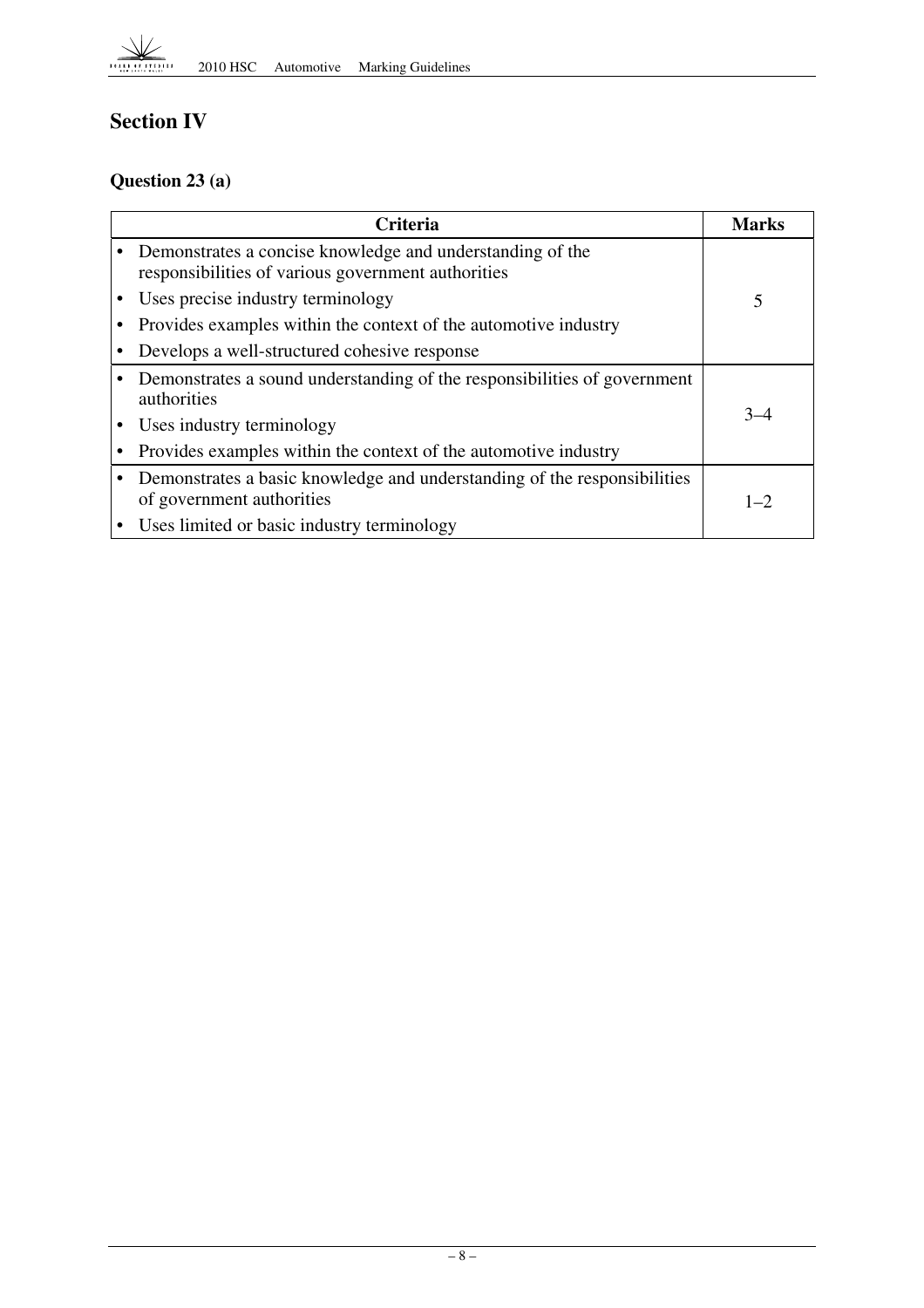

### **Question 23 (b)**

|           | <b>Criteria</b>                                                                                                       | <b>Marks</b> |
|-----------|-----------------------------------------------------------------------------------------------------------------------|--------------|
|           | • Demonstrates a broad depth of knowledge of the management of<br>environmental issues within the automotive industry |              |
| $\bullet$ | Provides an extensive and accurate explanation of how to deal with<br>THREE environmental issues                      | $9 - 10$     |
| $\bullet$ | Correctly uses precise industry terminology and provides examples within<br>the context of the automotive industry    |              |
|           | Develops a well-structured cohesive response                                                                          |              |
|           | • Demonstrates clear knowledge of the management of environmental issues<br>within the automotive industry            |              |
| $\bullet$ | Provides an accurate explanation of how to deal with THREE<br>environmental issues                                    | $7 - 8$      |
| $\bullet$ | Correctly uses specific industry terminology and provides examples within<br>the context of the automotive industry   |              |
| $\bullet$ | Develops a well-structured response                                                                                   |              |
| $\bullet$ | Demonstrates a general understanding of the management of<br>environmental issues within the automotive industry      |              |
|           | • Provides a general explanation of how to deal with a minimum of TWO<br>environmental issues                         | $5 - 6$      |
|           | • Uses appropriate industry terminology                                                                               |              |
|           | • Demonstrates an understanding of the management of environmental<br>issues within the automotive industry           |              |
|           | • Provides some relevant examples of how to deal with TWO environmental<br>issues                                     | $3 - 4$      |
|           | • Uses limited or basic industry terminology                                                                          |              |
|           | • Demonstrates a limited understanding of the management of<br>environmental issues within the automotive industry    |              |
| $\bullet$ | Provides limited examples of how to deal with at least ONE<br>environmental issue                                     | $1 - 2$      |
| $\bullet$ | Communicates using non-industry specific terms                                                                        |              |